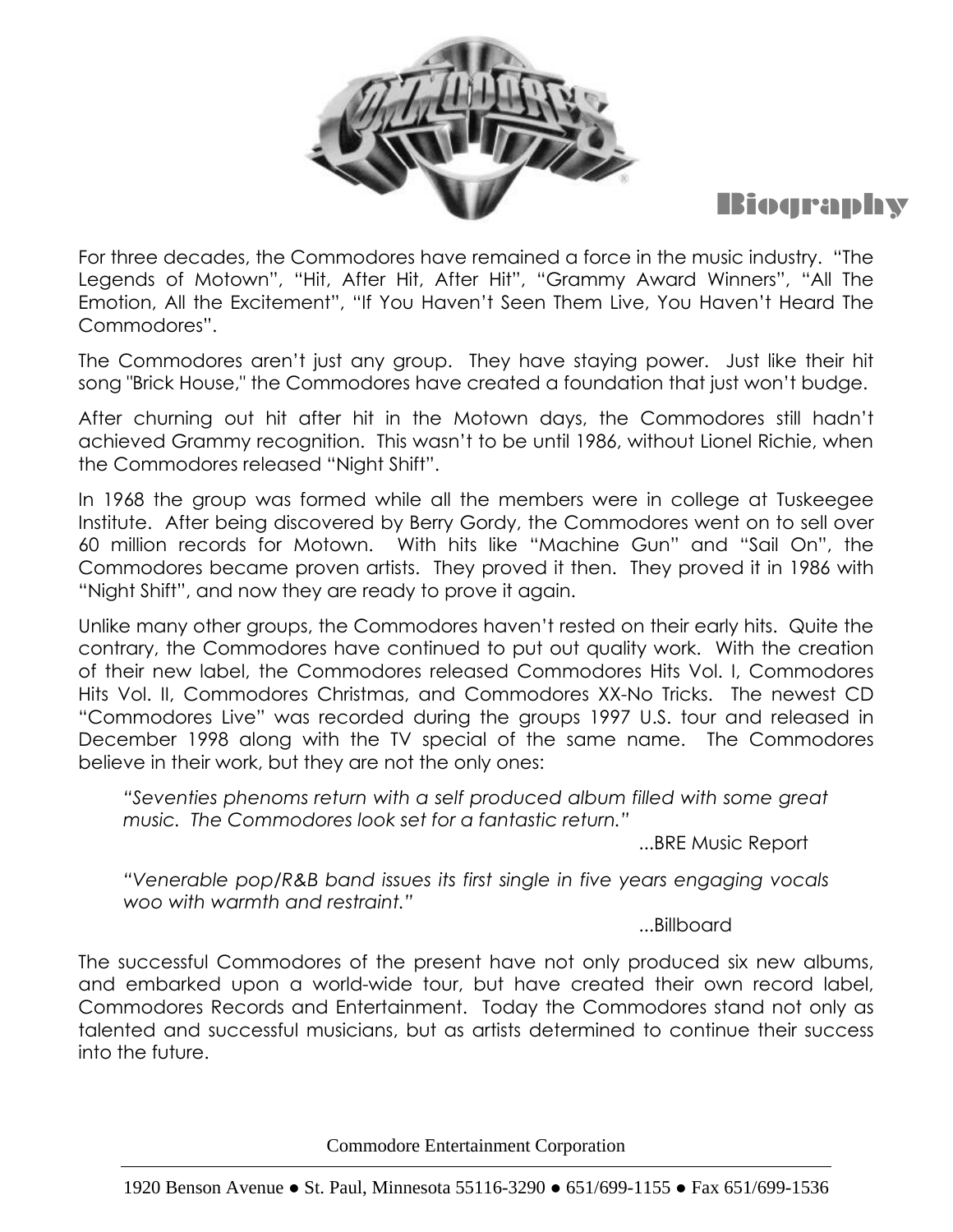

## Discography

| <b>Machine Gun</b>                    | 07/22/74 | M6798-S1              | Motown           |
|---------------------------------------|----------|-----------------------|------------------|
| Caught in the Act                     | 02/20/75 | 3746352402, 524OML    | Motown           |
| Movin' On                             | 10/14/75 | M6-8485S1             | Motown           |
| Hot on the Tracks                     | 06/15/76 | MOTC-5257, 3746352572 | Motown           |
| Commodores                            | 03/15/77 | MOTC-5222, MOTD-5222  | Motown           |
| Live                                  | 10/18/77 | M9-894A2              | Motown           |
| Natural High                          | 05/10/78 | MOTC-5293, MOTD-5293  | Motown           |
| <b>Greatest Hits</b>                  | 1978     | MOTC-912, MOTD-912    | Motown           |
| Midnight Magic                        | 07/24/79 | MOTC-5346, MCDO023MD  | Motown           |
| Heroes                                | 06/04/80 | MOTC-5353, MOTD-5353  | Motown           |
| In The Pocket                         | 06/22/81 | MOTC-5436, MOTD-5438  | Motown           |
| All the Great Hits                    | 1982     | 3746360282, MOTC-6028 | Motown           |
| Commodores 13                         | 09/01/83 | 6054-ML               | Motown           |
| All the Great Love Songs              | 1984     | MCDO6107MD            | Motown           |
| Nightshift                            | 01/15/85 | MOTC-5400, MCDO124MD  | Motown           |
| United                                | 10/13/86 | 831 194-4             | Polydor          |
| <b>Rock Solid</b>                     | 11/07/88 | 835 369-1             | Polydor          |
| <b>Compact Command Performance</b>    | 1991     | <b>MOTD-9039</b>      | Motown           |
| <b>Commodores Hits Volume I</b>       | 1992     | 4943-80011-2/4        | <b>SBR</b>       |
| Commodores Hits Volume II             | 1992     | 4943-80012-2/4        | <b>SBR</b>       |
| <b>Commodores Christmas</b>           | 1992     | 4943-80020-2/4        | <b>SBR</b>       |
| Commodores XX-No Tricks               | 1993     | 4943-80030-2/4        | <b>SBR</b>       |
| <b>Commodores Anthology</b>           | 1995     | 31458-0358-2          | Motown           |
| <b>Commodores Master Series</b>       | 1996     | 31453-0654-2          | Motown           |
| <b>Commodores Ultimate Collection</b> | 1997     | 31453-0501-2          | Motown           |
| Commodores Live                       | 1998     | 4943-80040-2/4        | <b>SBR</b>       |
| <b>Brickhouse Cuts</b>                | 1998     | 4943-80042-2/4        | <b>SBR</b>       |
| Commodores Anthology                  | 09/25/01 | 31458-5088-2          | Universal/Motown |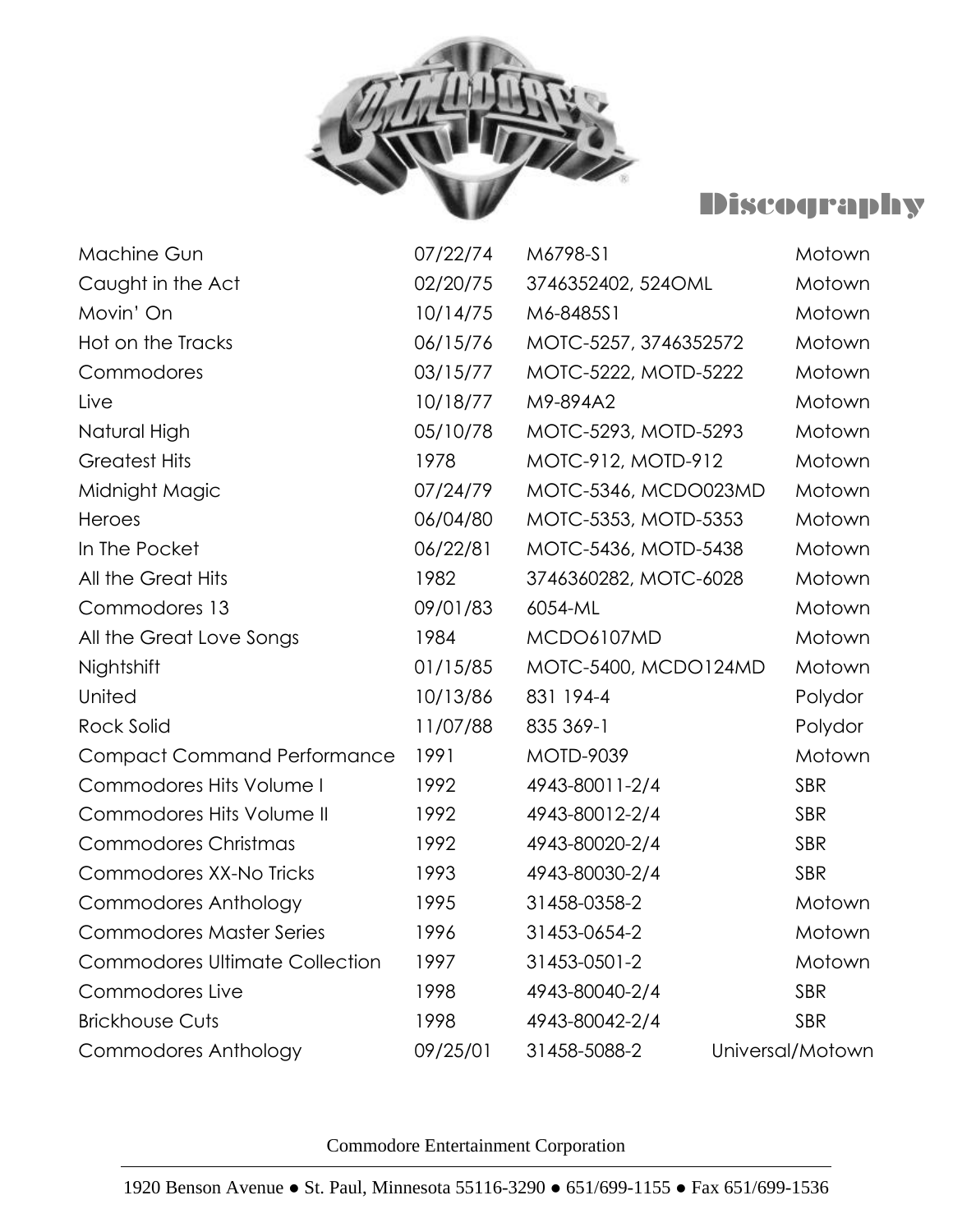



The Commodores want you to know that their friend and comrade, Lionel Richie, left the band nineteen years ago in 1983. They want you to know that the Commodores, despite a string of monster hits and massive tours in the late '70s and early 80's, won their first Grammy Award for the multi-platinum smash single and LP "Night Shift" in 1986. Most of all, they want you to know that the Commodores are alive and well in the new millennium, with their own label, and six new albums in stores.

From the beginning at Tuskegee Institute in 1968, the Commodores were known as 'smart guys'. But they were funky, too. Smart and funky enough to open for the Jackson 5, to be discovered by Berry Gordy in the process, and to sell more than 60 million records for Motown. They were its largest selling act for two decades, the 70's and 80's. The Commodores racked up a string of hits including "Machine Gun", "Brick House", "Easy", "Three Times A Lady", "Sail On", "Oh No", "Slippery When Wet", "To Hot Ta Trot", and many others that literally moved an entire generation. Success, however, was not enough to save them from the changes in the music scene, or most especially, the music business. The departure in 1983 of Lionel Richie, co-lead vocalist along with Walter "Clyde" Orange, might have sunk a lesser group. The Commodores continued onward, and entered the studio to begin recording "Commodores 13".

In 1984, before recording "Night Shift", the Commodores decided to re-establish the co-lead vocal formula that had catapulted them to the top of the R&B and Pop Charts in the past. After interviewing over fifty candidates, the Commodores chose J.D. Nicholas. J.D. was a vocalist for the British band Heat Wave, the Commodores opening act on their previous European tour. The match was perfect. The success of "Night Shift" proved it.

Rounded out by the world renown rhythm section the "Mean Machine", the Commodores hit the road in support of their new record. The tour had sold out shows with both new and old fans on their feet, singing and dancing to new Commodores songs and classic hits. The Commodores had silenced the critics and climbed to the top of the pop charts once again.

After the release of "Night Shift", the term of the Commodores recording agreement with Motown came to an end and the band entertained offers from every major record label in the business. The best offer came from Polydor, which was in the process of forming it's own Black Music department. After 2 fruitless LPs in the late '80s, and a growing confusion and lack of direction at the label, the Commodores asked for and received a release from their obligations to Polydor.

The old saying, "Things happen for a reason", was especially true for the Commodores during the period that followed the departure from Polydor. Their change in status to an 'unsigned' group focused their attention and talents. Together with their manager David Fish, the Commodores set about taking control of their career in an unprecedented fashion.

The first step was to regain control of their material. Motown's refusal to grant master use licenses to the Commodores for their planed greatest hits records turned out to be a blessing in disguise.